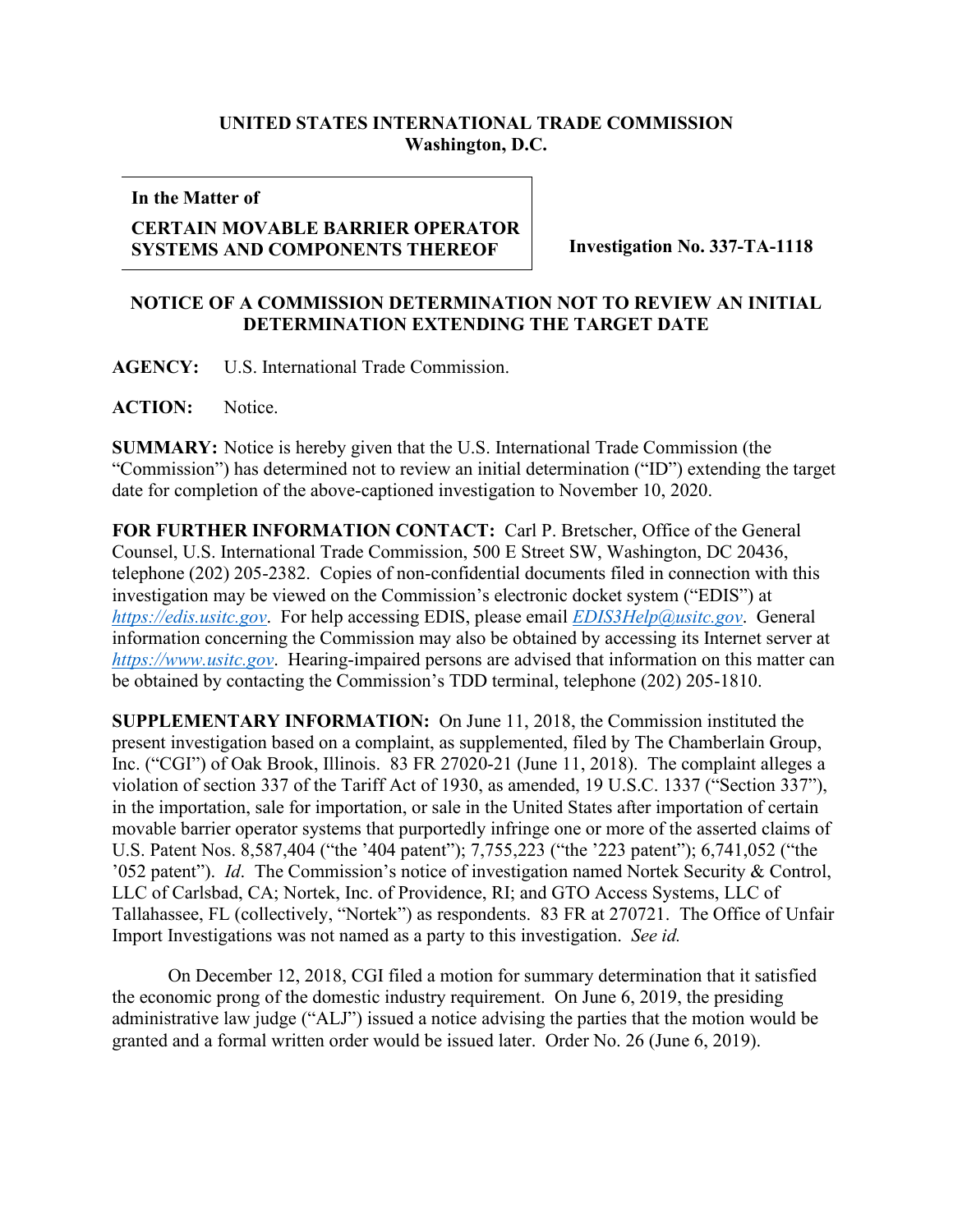The ALJ held an evidentiary hearing on the remaining issues on June 10-14, 2019.

On November 20, 2019, the ALJ issued Order No. 37, making a "preliminary monetary sanctions award" to Nortek to compensate for certain travel and deposition-related expenses, court fees, and attorney time resulting from CGI's allegedly late production of documents.

On November 25, 2019, the ALJ issued an ID (Order No. 38) granting CGI's motion for summary determination that CGI satisfied the economic prong of the domestic industry requirement. On the same date, the ALJ issued the final ID finding no violation of Section 337 because the asserted claims of the '404 and '223 patents are not infringed, and the asserted claim of the '052 patent is invalid. ID at 1, 286-87. In the event the Commission finds a violation, the ALJ recommended that the Commission issue a limited exclusion order and cease and desist orders against Nortek and impose a bond of 100 percent of the entered value of covered articles during the period of Presidential review. *Id.* at 277-86.

On February 19, 2020, the Commission issued a notice of its determination to review Order No. 38 and the final ID in part and asked the parties for further briefing on certain violation issues and remedy, the public interest, and bonding. 85 FR 10723-26 (Feb. 25, 2020). The parties submitted their initial briefs in response to the Commission's notice on March 4, 2020, and their reply briefs on March 11, 2020.

On March 27, 2020, CGI filed a "request" to remand Order No. 37 to the ALJ for a final ruling on sanctions. Nortek filed its opposition to CGI's request on April 1, 2020.

On April 20, 2020, the Commission determined to extend the target date for completion of this investigation to May 18, 2020. Comm'n Notice (Apr. 20, 2020).

On April 22, 2020, the Commission issued a notice of its determination to vacate Order No. 38 and remand the economic prong issue to the ALJ for further proceedings. Comm'n Notice (April 22, 2020). In the same notice, the Commission stated it determined not to review, and thereby adopts, the ID's findings that there is no violation of Section 337 with respect to the '404 and '052 patents, while the '223 patent remains under review. *Id*. The Commission also determined not to review or remand Order No. 37 and its sanctions award. *Id.*

On May 18, 2020, the ALJ issued the subject ID (Order No. 40) extending the target date to November 10, 2020. The ALJ also set the deadline for issuing the remand initial determination for July 10, 2020. The Commission has determined not to review Order No. 40.

The Commission approved this action in a vote taken on May 20, 2020.

The authority for the Commission's determination is contained in Section 337 of the Tariff Act of 1930, as amended (19 U.S.C. 1337), and in part 210 of the Commission's Rules of Practice and Procedure (19 CFR part 210).